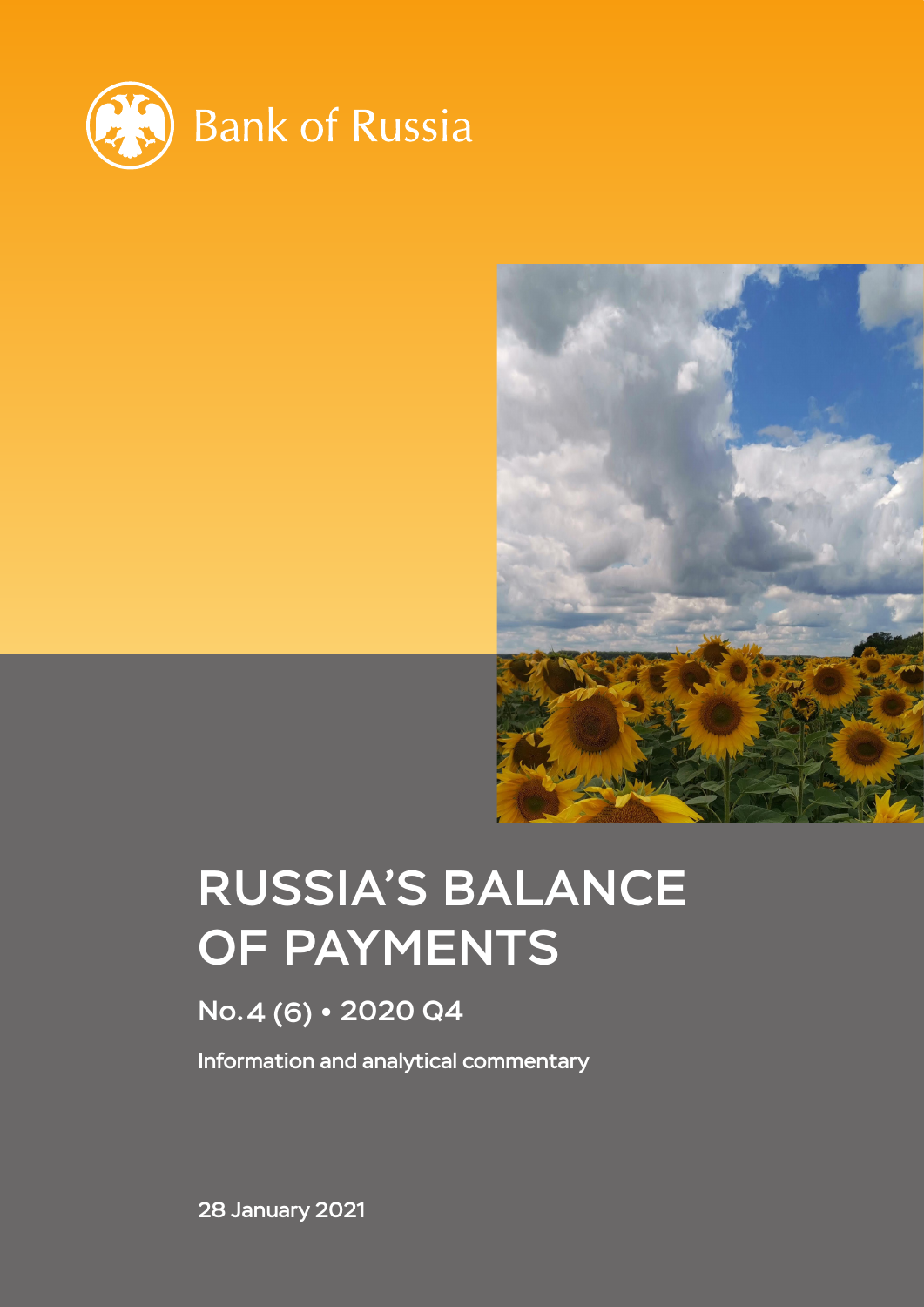## RUSSIA'S BALANCE OF PAYMENTS (2020 Q4)1

- In 2020 Q4, the annual decrease in exports slowed down against Q3 owing to growing world prices for a large number of commodities and a rise in their quantities. The rebound in prices was driven by strengthening economic activity in the industrial sector worldwide and the US dollar weakening. A rich harvest of grain crops supported exports as well.
- The annual reduction in imports also decelerated amid a slower decrease in economic activity. However, as the borders with the majority of countries remained closed, this hindered the recovery in services imports.
- The shrinkage of exports was only partially offset by the contraction of imports and a smaller negative contribution of other current account components. As a result, the current account surplus decreased twofold year-on-year.
- Net lending by the Russian private sector to the rest of the world expanded primarily due to a reduction in foreign liabilities amid global investors' risk-off sentiment caused by the economic decline and the pandemic.
- Fiscal rule-based foreign currency sales by the Bank of Russia continued to play a balancing role in the domestic foreign exchange market. Nonetheless, the reduction in reserves owing to these and other transactions recognised in the balance of payments turned out to be less significant than their growth stemming from the positive revaluation amid the US dollar weakening. As a result, Russia's international reserves expanded in 2020 Q4.

#### Current account

The current account surplus contracted twofold year-on-year, specifically to 5.5 billion US dollars in 2020 Q4 and 32.5 billion US dollars over 2020 in general. The shrinkage of exports amid the recession in the global economy was partially offset by the decrease in imports and the deficit of other components. Moreover, the annual reduction in exports slowed down in 2020 Q4 against Q3 owing to growing world prices for a large number of commodities.

#### *Goods and services exports*

The value of goods and services exports in 2020 Q4 plummeted by 21% YoY (vs -26% YoY in 2020 Q3). The decline in global oil prices slowed down. The annual growth rates of gas prices in Europe and global aluminium and nickel prices turned positive, and the rise in iron ore and copper prices sped up.2 The recovery in global prices for core Russian exports was driven by strengthening economic activity in the industrial sector worldwide and the US dollar weakening.

#### *Goods exports*

**Oil.** The value of oil and petroleum product exports plunged by 44% YoY in Q4 (vs -48% YoY in 2020 Q3), with the Urals crude price losing less than 30% (hereinafter, year-onyear changes, unless indicated otherwise). In addition, as reported by the Russian Ministry of Energy, the decrease in Russia's oil production decelerated from 13% to 11% YoY amid the easing of the OPEC+ cuts beginning from August. According to up-to-date figures from the FCS,<sup>3</sup> Russia's export quantities of oil and petroleum products contracted by 19% YoY in October–November, mostly due to the EU. European economies reduced their imports of this energy commodity from many countries as consumption declined amid new restrictions. Russia managed to maintain its positions in this market, with its portion in the EU's oil and

*<sup>1</sup> The commentary on the balance of payments includes a preliminary estimate of its indicators in 2020 Q4 and actual data on the international reserves.*

*<sup>2</sup> According to the World Bank.*

*<sup>3</sup> Federal Customs Service.*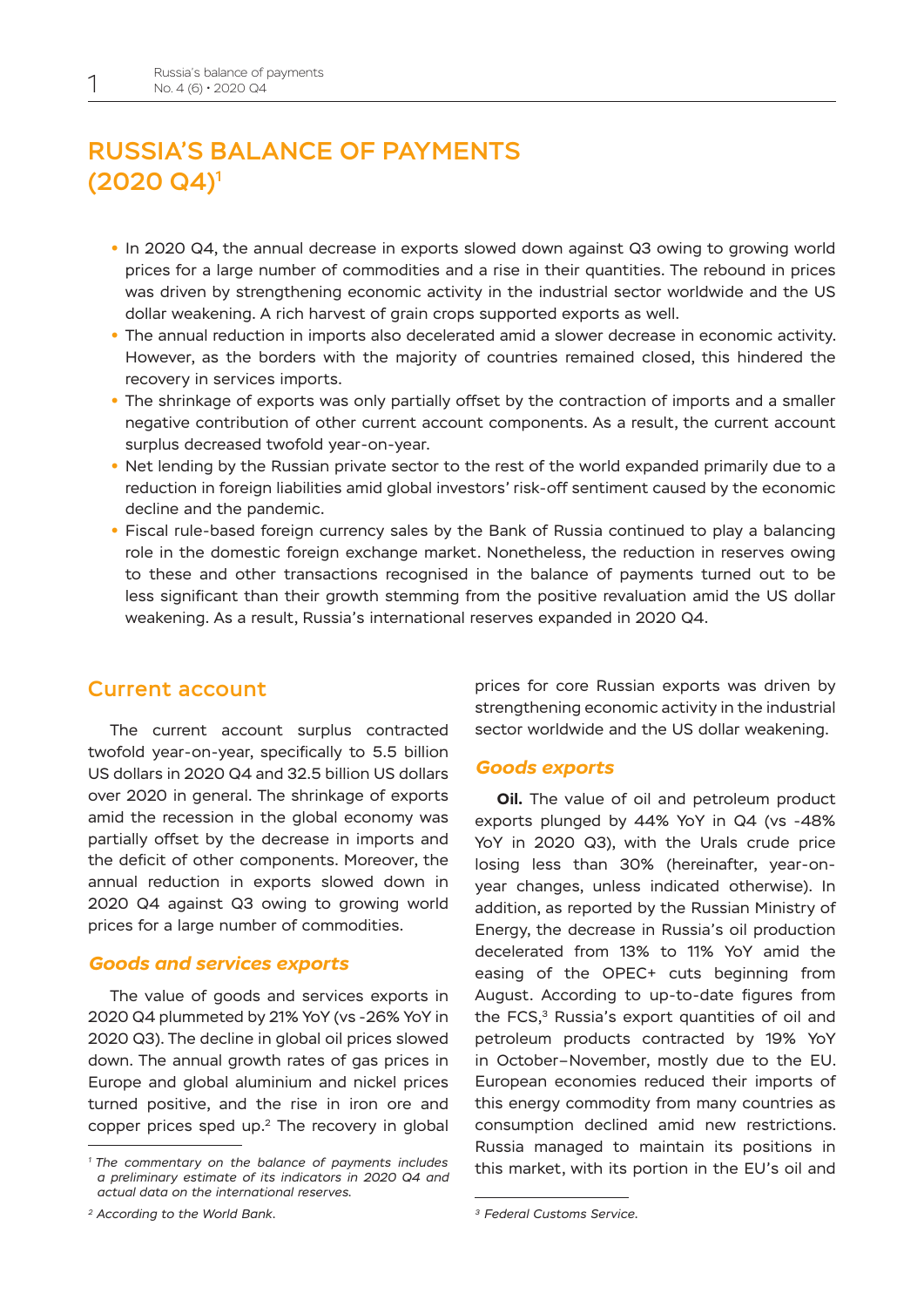petroleum product imports remaining at the level of 30% in January–October 2020.4

**Natural gas.** The reduction in the value of exports of gaseous natural gas (GNG) slowed down to 19% YoY (vs -39% YoY in 2020 Q3). Natural gas prices in Europe, which is the key market for Russia, edged up by 5% YoY<sup>5</sup> (vs -25%) YoY in 2020 Q3) owing to the cold weather and reduced inventories. Prices soared by over 80%, as compared to 2020 Q3. However, as reported by the FCS, the quantities of GNS exports contracted by 9% YoY in October–November due to the previous year's high base. It is worth reminding that at the end of 2019 Russia considerably increased its supplies to Europe, including to gas holders, which was explained by the uncertainty about the new agreement on Russian gas transit through Ukraine.

**Non-oil and gas exports.** The value of non-oil and gas exports edged up by 5% YoY in 2020 Q4 (vs +2% YoY in 2020 Q3). Their growth was driven by higher global prices and an increase in the quantities of a range of exported goods. According to the FCS, wheat and barley exports expanded in October– November owing to the good harvest in Russia. Amid favourable price movements in the global market and strengthening economic activity in manufacturing worldwide, the export quantities of iron ore and concentrates, copper and aluminium were up. Contrastingly, exports of a range of goods (coal, mineral fertilisers, etc.) contracted as external demand remained weak.

#### *Services exports*

In 2020 Q4, services exports shrank by 34% YoY (vs -37% YoY in 2020 Q3). Exports of services in the 'Travels' item plummeted the most (by 87% YoY) due to the measures restricting the entrance of foreigners to Russia and the suspension of passenger transportation to a whole range of countries, including China (in 2019, it accounted for the largest number of tourists visiting Russia). In addition, in December Russia suspended air traffic with the UK because of the identification of a new strain of the coronavirus. Quarantine restrictions

entailed a slump in passenger transportation. Overall, exports of transport services shrank by 37% YoY in 2020 Q4.

#### *Goods and services imports*

The value of goods and services imports in 2020 Q4 declined less considerably than exports, specifically by 12% YoY (vs -20% YoY in 2020 Q3). As before, imports were dragged down by a weaker ruble, an annual decline in economic activity, and the remaining foreign travel restrictions.

#### *Goods imports*

The decrease in the value of goods imports slowed down to 2% YoY in 2020 Q4 (vs -8% YoY in 2020 Q3). Moreover, according to the preliminary data of the FCS, non-CIS imports even expanded by 5% YoY in December 2020, despite a 14% YoY decline in the real exchange rate of the ruble, subdued economic activity in Russia, and new anti-pandemic restrictions.

The improved dynamics of imports in 2020 Q4 were driven by a slight deceleration of the decline in economic activity.

Chemical and engineering products were the major contributor to the increased non-CIS goods imports in December. Imports of pharmaceuticals again exceeded the level of the previous year, pushed upwards by the pandemic. Vessels and watercraft accounted for the largest portion in the growth of machine and equipment imports. In October–November, the number of imported vessels<sup>6</sup> increased by 8% YoY, after a 27% YoY slump in 2020 Q3. As car sales bounced back in Russia, their import quantities expanded by 16% YoY in October– November, after a 26% YoY decline in 2020 Q3.

#### *Services imports*

The value of services imports in 2020 Q4 plummeted by 39% YoY, primarily dragged down by a 91% YoY slump in travel services imports. Imports of tourism services remained very low as host countries tightened their restrictions amid the worsening epidemic situation. Air traffic resumed in 2020 Q4 only partially. Flights

*<sup>4</sup> According to Eurostat.*

*<sup>5</sup> According to the World Bank.*

*<sup>6</sup> Foreign economic activity commodity codes 8901 and 8902.*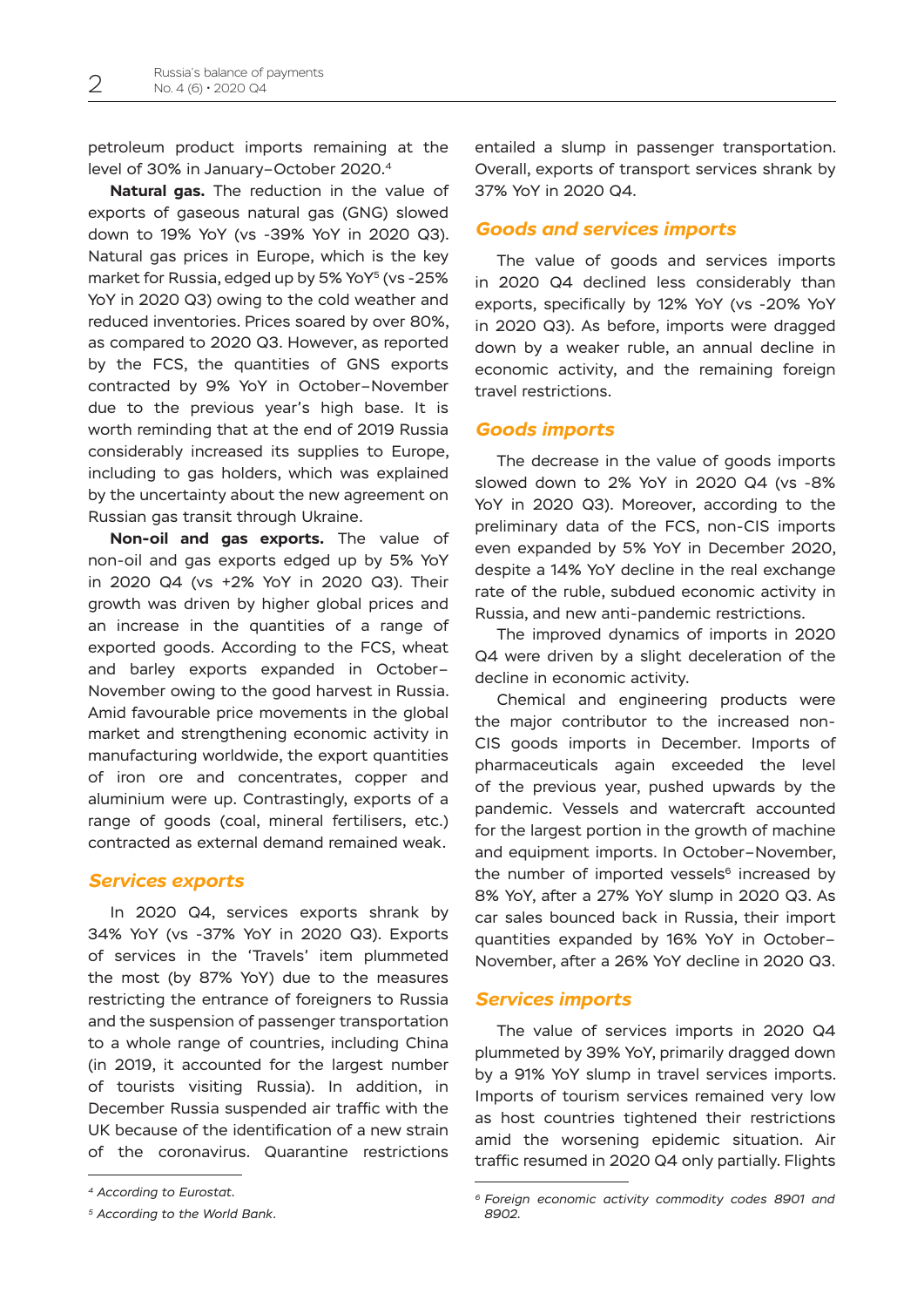to a range of countries popular among Russian tourists remained suspended.7 This was one of the reasons why the decline in transport services imports remained substantial (by 30% YoY), while decelerating against 2020 Q3.

#### Financial account

#### *General government8 and the central bank*

In 2020 Q4, net lending by general government and the central bank totalled 1 billion US dollars, with federal government bonds and Eurobonds placed by Russia's Ministry of Finance accounting for the largest portion of this amount. Non-residents' net sales of Russian government bonds in the secondary market in 2020 Q3 reversed to their net purchases totalling 1.5 billion US dollars in 2020 Q4. Nonetheless, their amount remained below the 2019 Q4 level (4 billion US dollars) amid investors' low risk appetite during the pandemic. The increase in non-residents' purchases of sovereign securities in 2019 Q4 was driven by the generally improved environment in global markets and ongoing expectations for monetary policy easing.

#### *Financial transactions of the private sector*

Net lending by the Russian private sector to the rest of the world expanded to 10 billion US dollars in 2020 Q4 and 48 billion US dollars over 2020 in general (vs 1 billion US dollars in 2019 Q4 and 22 billion US dollars over 2019).

The structure of net lending altered. In 2019, it was mostly driven by an increase in foreign assets. In 2020, the major contributor was a reduction in foreign liabilities due to global investors' risk-off sentiment amid the economic recession and new anti-pandemic restrictions. In contrast to the previous year, not only banks, but also other sectors reduced their liabilities, and mostly in the form of portfolio investment. The dynamics of foreign direct investments

worsened because they were largely accounted for by reinvestment of income which decreased due to lower profits.

The private sector's foreign assets also contracted in 2020 Q4. Nonetheless, the reduction in banks' foreign assets slowed down against 2020 Q3. The growth of foreign assets in other sectors in the form of direct and portfolio investments was more than offset by a shrinkage in other foreign asset forms.

#### *International reserves*

As a result of transactions, the reserve assets contracted by 4 billion US dollars in 2020 Q4 and by 14 billion US dollars over 2020 in general, which was primarily caused by fiscal rule-based foreign currency sales (vs +15 billion US dollars in 2019 Q4 and +66 billion US dollars over 2019). Nonetheless, Russia's international reserves expanded to 596 billion US dollars as of the end of 2020. The growth of the reserves over the year owing to the revaluation due to a weaker US dollar and high gold prices exceeded the decrease in the reserve assets resulting from transactions recognised in the balance of payments.

*<sup>7</sup> China, the majority of EU states.*

*<sup>8</sup> Including the federal government and the local government.*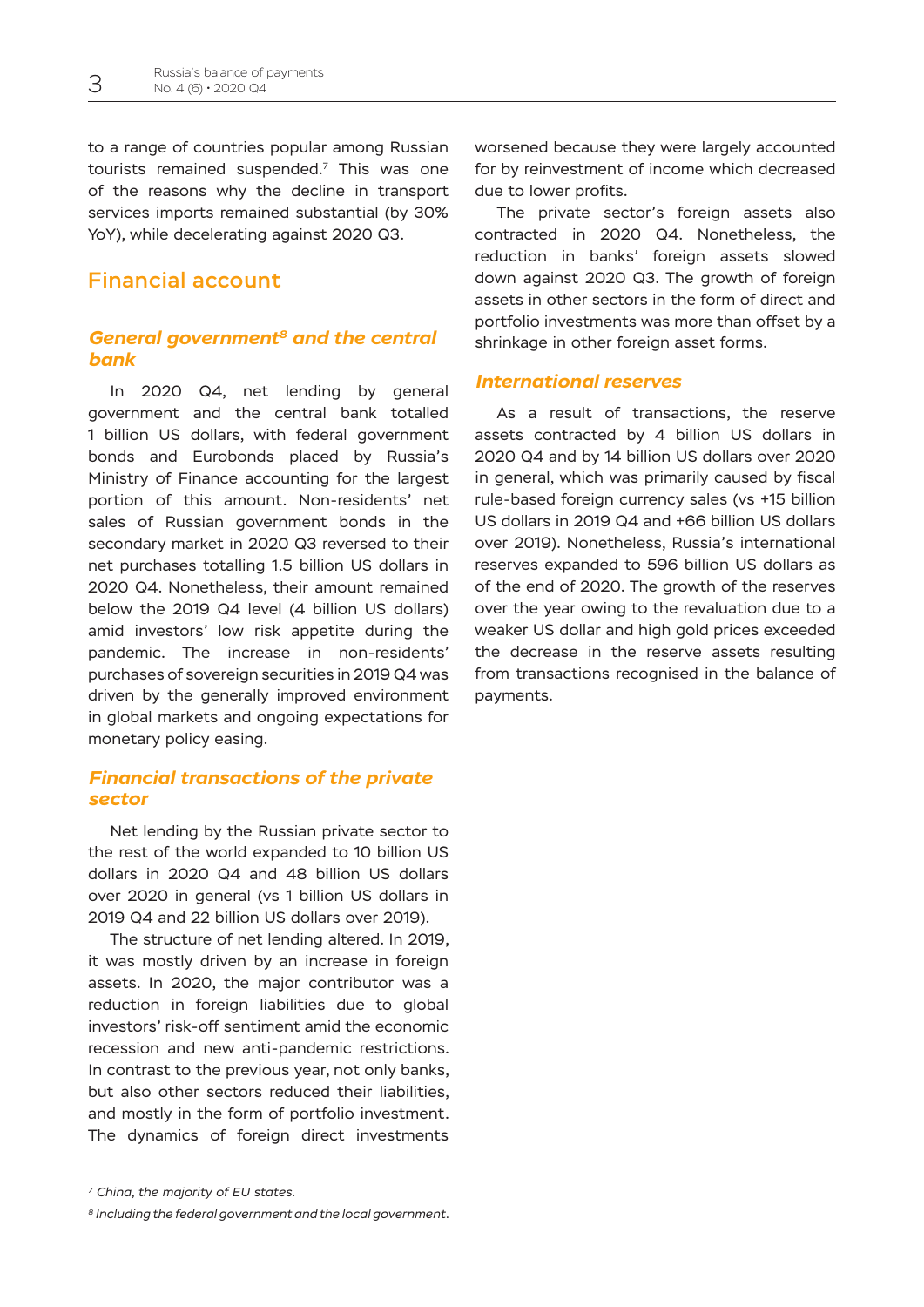#### RUSSIA'S BALANCE OF PAYMENTS

(BILLIONS OF US DOLLARS)\*

|                                                                      | 2019           |                |                |         |         | 2020    |                |         |         |         |
|----------------------------------------------------------------------|----------------|----------------|----------------|---------|---------|---------|----------------|---------|---------|---------|
|                                                                      | Q <sub>1</sub> | Q <sub>2</sub> | Q <sub>3</sub> | Q4      | Year    | Q1      | Q <sub>2</sub> | Q3      | Q4**    | Year**  |
| Current account                                                      | 33.4           | 10.0           | 10.5           | 10.9    | 64.8    | 22.9    | 0.9            | 3.2     | 5.5     | 32.5    |
| <b>Balance of trade</b>                                              | 47.0           | 39.4           | 37.9           | 41.0    | 165.3   | 33.2    | 16.5           | 18.3    | 21.5    | 89.4    |
| Exports                                                              | 102.6          | 101.4          | 103.3          | 112.5   | 419.9   | 89.3    | 70.4           | 78.5    | 91.3    | 329.5   |
| <i>Imports</i>                                                       | 55.7           | 62.0           | 65.4           | 71.6    | 254.6   | 56.1    | 53.9           | 60.2    | 69.8    | 240.1   |
| <b>Balance of services</b>                                           | $-6.1$         | $-8.9$         | $-11.7$        | $-10.0$ | $-36.7$ | $-6.8$  | $-2.2$         | -3.9    | $-5.4$  | $-18.3$ |
| Exports                                                              | 13.7           | 15.6           | 16.6           | 15.9    | 61.9    | 13.6    | 9.9            | 10.5    | 10.5    | 44.5    |
| <i>Imports</i>                                                       | 19.8           | 24.5           | 28.4           | 26.0    | 98.7    | 20.3    | 12.1           | 14.5    | 15.9    | 62.8    |
| Balance of primary and secondary income                              | $-7.5$         | $-20.5$        | $-15.7$        | $-20.0$ | $-63.7$ | $-3.5$  | $-13.4$        | $-11.2$ | $-10.6$ | $-38.6$ |
| Capital account                                                      | 0.0            | $-0.2$         | $-0.1$         | $-0.4$  | $-0.7$  | 0.0     | $-0.2$         | $-0.1$  | $-0.4$  | $-0.7$  |
| Financial account excluding reserve assets                           | 12.3           | $-5.2$         | $-7.2$         | $-3.8$  | $-3.9$  | 18.4    | 13.6           | 7.4     | 10.4    | 49.9    |
| Net liabilities assumed                                              | 11.9           | 13.7           | $-0.7$         | 3.8     | 28.7    | $-13.8$ | $-2.7$         | $-14.9$ | $-11.7$ | $-43.1$ |
| Public sector                                                        | 7.2            | 10.1           | 1.4            | 3.3     | 22.0    | 0.6     | 1.1            | $-0.4$  | 2.6     | 3.9     |
| <b>Central Bank</b>                                                  | 2.2            | $-2.8$         | 0.3            | 1.7     | 1.4     | $-1.0$  | $-1.3$         | 2.3     | $-0.9$  | $-0.9$  |
| <b>Banks</b>                                                         | $-3.2$         | $-6.7$         | $-7.9$         | $-2.1$  | $-19.8$ | $-6.8$  | $-9.2$         | $-2.2$  | $-7.6$  | $-25.8$ |
| Other sectors                                                        | 5.7            | 13.0           | 5.5            | 1.0     | 25.2    | $-6.5$  | 6.6            | $-14.5$ | $-5.9$  | $-20.3$ |
| Net financial assets acquired                                        | 24.2           | 8.6            | $-7.9$         | 0.0     | 24.8    | 4.7     | 10.9           | $-7.5$  | $-1.3$  | 6.8     |
| Public sector                                                        | 0.1            | 1.2            | $-2.0$         | 1.2     | 0.5     | 0.1     | 1.2            | $-0.7$  | 0.3     | 0.9     |
| Central Bank                                                         | 0.0            | 0.0            | 0.0            | 0.0     | 0.0     | 0.0     | 0.0            | 0.0     | 0.0     | $-0.1$  |
| <b>Banks</b>                                                         | 9.2            | 6.6            | $-5.8$         | $-12.0$ | $-2.1$  | 2.5     | $-2.0$         | $-7.4$  | $-1.0$  | $-7.9$  |
| Other sectors                                                        | 14.9           | 0.8            | $-0.2$         | 10.9    | 26.5    | 2.2     | 11.7           | 0.6     | $-0.6$  | 13.9    |
| <b>Net errors and omissions</b>                                      | $-2.5$         | 1.6            | $-1.7$         | 1.1     | $-1.5$  | 0.6     | 0.0            | 2.1     | 1.6     | 4.3     |
| Change in reserve assets                                             | 18.6           | 16.6           | 15.9           | 15.4    | 66.5    | 5.0     | $-12.9$        | $-2.3$  | $-3.6$  | $-13.8$ |
| Memo item: balance of the private sector's<br>financial transactions | 23.8           | $-0.6$         | $-2.1$         | 0.9     | 22.1    | 18.0    | 11.9           | 7.7     | 10.2    | 47.8    |
| Memo item: foreign direct investment                                 |                |                |                |         |         |         |                |         |         |         |
| Total, abroad                                                        | 9.7            | 4.7            | 2.1            | 5.5     | 21.9    | 0.6     | 4.6            | $-4.3$  |         |         |
| Total, in Russia                                                     | 10.9           | 6.0            | 8.9            | 6.1     | 32.0    | $-3.8$  | 6.3            | 0.9     |         |         |
| Other sectors, changes in assets                                     | 9.0            | 4.4            | 4.8            | 4.4     | 22.6    | 0.4     | 4.8            | $-4.2$  | 5.2     | 6.3     |
| Other sectors, changes in liabilities                                | 10.3           | 5.1            | 8.8            | 4.7     | 28.9    | $-4.1$  | 5.9            | 0.5     | $-0.9$  | 1.4     |

\* In financial account, surplus implies net lending, and deficit – net borrowing. In assets and liabilities '+' means growth,'-' means decline.

\*\* Estimate, net of international reserves.

*Table 1*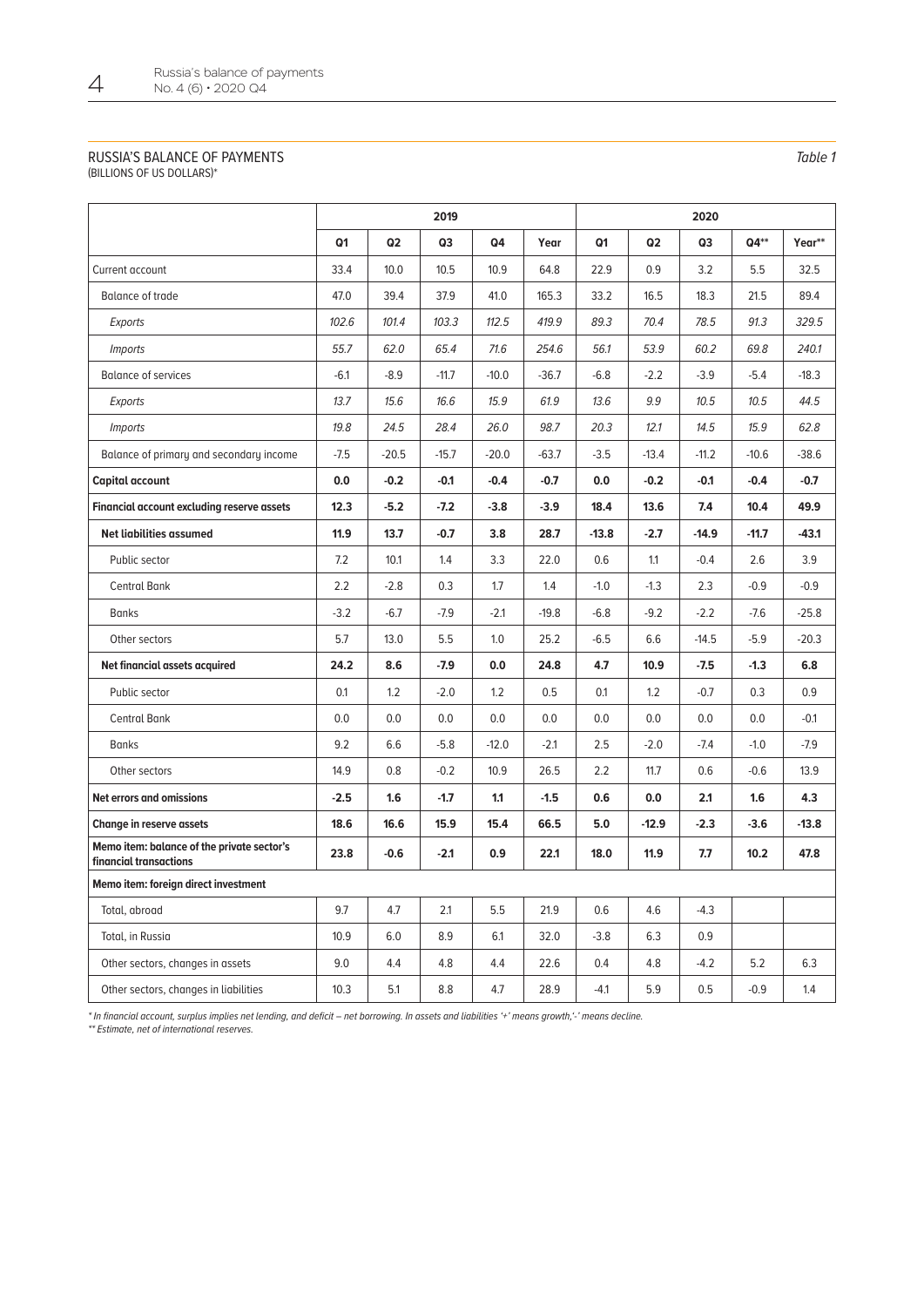#### EXPORTS AND OIL PRICE **Chart 1**



100

#### IMPORTS AND RUBLE EXCHANGE RATE Chart *2*





Billions of US dollars  $\%$  YoY

#### CURRENT ACCOUNT CHART **3**



Sources: Bank of Russia, Rosstat.





### INTERNATIONAL RESERVES (BILLIONS OF US DOLLARS) Размер графика – **63х82**



Source: Bank of Russia.

#### **EXAMPLE CONSIDERED**<br>(BILLIONS OF US DOLLARS) PRIVATE SECTOR FINANCIAL ACCOUNT COMPONENTS\*



\* '+' denotes net lending and '-' denotes net borrowing. Source: Bank of Russia.

45

Chart *4*

Chart *6*